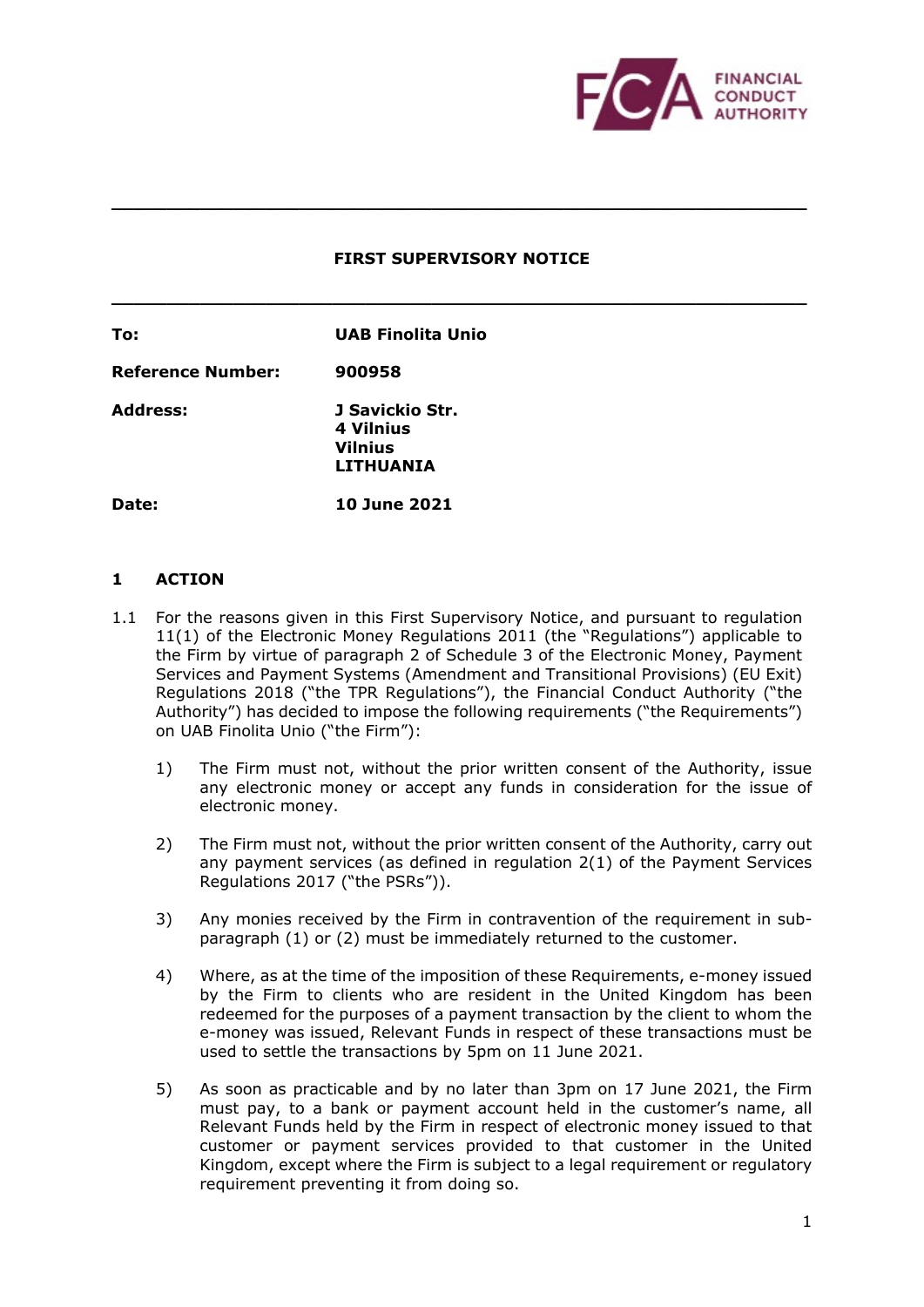

- 6) The Firm must, as soon as practicable and by no later than 3pm on 17 June 2021, return to a bank or payment account held in the customer's name any Funds held by the Firm in respect of electronic money that the Firm was unable to issue or payment service the Firm was unable to provide.
- 7) The Firm must confirm to the Authority in writing by 5pm on 17 June 2021 that it has complied with the requirements at sub-paragraphs (5) and (6).
- 8) By 12pm on 11 June 2021, the Firm must provide the Authority with details of all safeguarding accounts in which Relevant Funds are held.
- 9) The Firm must not, without the prior written consent of the Authority and save as is necessary to comply with these requirements, in any way dispose of, withdraw, transfer, deal with or diminish the value of any of its own assets, and any funds it holds for, or to the order of, its customers (whether in the United Kingdom or elsewhere).
- 10) By 12pm on 11 June 2021 the Firm must display in a prominent place on all websites used by it in the course of providing electronic money services and/or payment services, including <u>[finolita.com](https://finolita.com)</u>, a notice that it no longer permitted to issue electronic money or provide payment services. The wording and format of this notice is to be approved by the Authority before the Firm displays it on any website.
- 11) By 5pm on 11 June 2021 the Firm must notify all of its customers who are resident in the United Kingdom by email that it is no longer permitted to provide electronic money services or payment services to them and that it will taking all reasonable steps to return all balances of Relevant Funds held by the Firm on their behalf. The form of this notification is to be agreed by the Authority in advance of its being sent.
- 12) The Firm must confirm to the Authority in writing by 12pm on 12 June 2021 that it has complied with the requirement at sub-paragraph (11).
- 13) The Firm must secure all books and records and preserve all information and systems relating to electronic money and must retain these in a form and at a Authority promptly on its request. The form and location is to be notified to the Authority in writing by 5pm on 11 June 2021. location, within the United Kingdom, such that they can be provided to the
- 1.2 These Requirements shall take immediate effect and remain in force unless and until varied or cancelled by the Authority (either on the application of the Firm or of the Authority's own volition).
- 1.3 These Requirement apply in respect of e-money issued and payments services provided in the United Kingdom.
- 1.4 In these Requirements references to time are to British Summer Time.

# **2 REASONS FOR ACTION**

## **Summary**

2.1 The Firm is an electronic money institution that was authorised by the Bank of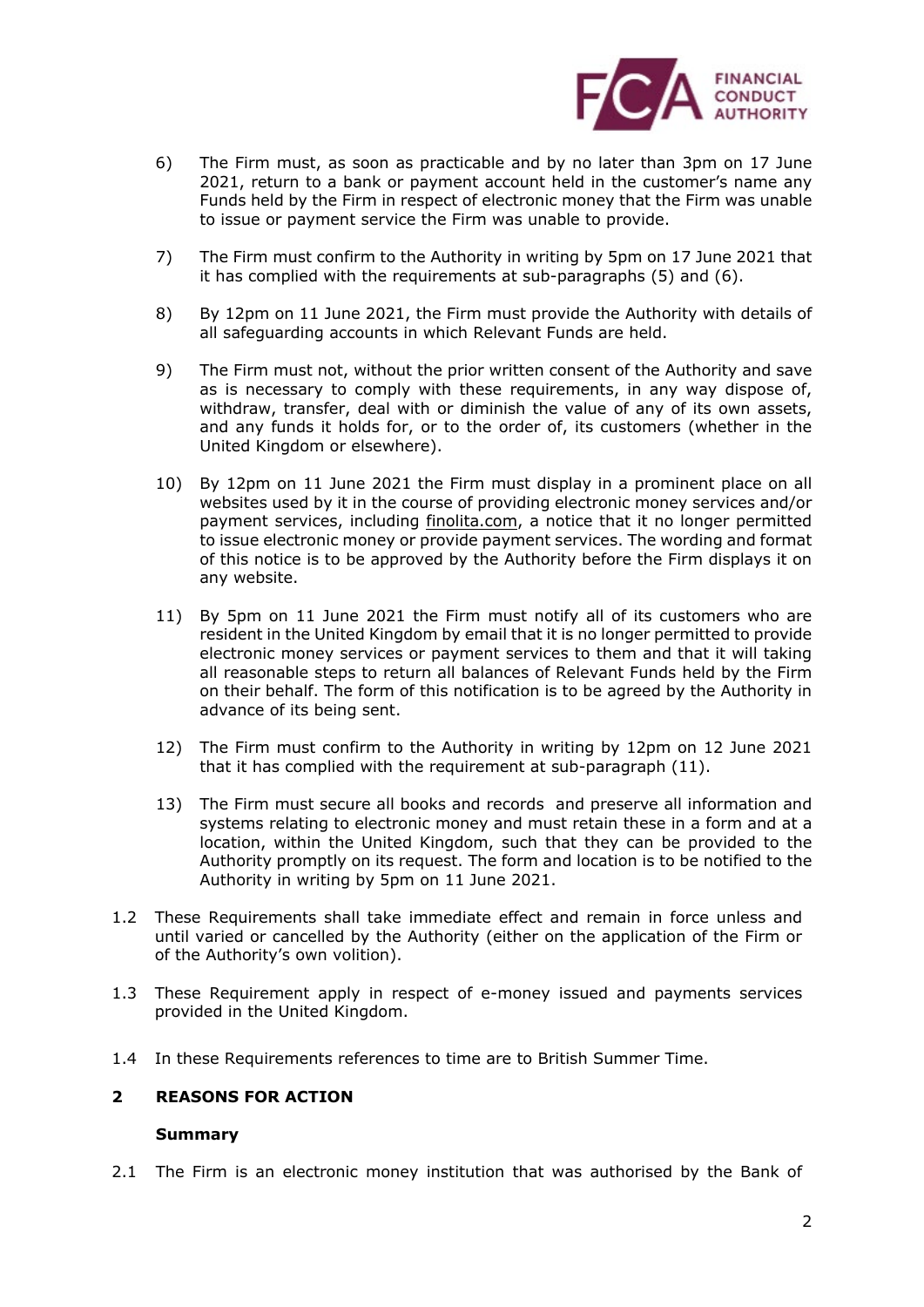

 services on behalf of corporate clients. Lithuania until 8 June 2021. It issues electronic money and provides payment

- 2.2 The Firm has temporary permission to issue electronic money and provider payment services in the United Kingdom under the TPR Regulations. While subject to the Temporary Permissions Regime, it is to be taken as an authorised electronic money institutions in the Regulations are to be read as including the Firm. institution under the Regulations and references to authorised electronic money
- 2.3 The Authority has concluded, on the basis of the facts and matters described below regulation 11 of the Regulations to impose the Requirements on the Firm because it no longer meets the conditions set out in regulation 6 of the Regulations and because the Firm failed to inform the Authority of a major change in circumstance, of which it was required to notify the Authority under regulation 37 of the that, in respect of the Firm, that it is necessary to exercise its power under Regulations.
- 2.4 The Authority considers that imposition of the Requirements should take immediate effect because the matters set out in this First Supervisory Notice demonstrate that putting e-money holders and payment service users at risk. the Firm is unable to manage its affairs in a sound and prudent manner and is

# **3 DEFINITIONS**

3.1 The definitions below are used in this First Supervisory Notice:

 modified by regulation 62 and Schedule 3 of the Regulations; "the Act" means the Financial Services and Markets Act 2000, as applied and

"AML" means anti-money laundering;

"the Authority" means the Financial Conduct Authority;

"CTF" means counter-terrorist financing;

"the Firm" means UAB Finolita Unio;

"the PSRs" means the Payment Services Regulations 2017;

"Regulations" means the Electronic Money Regulations 2011;

 "Relevant Funds" has the meaning given in regulation 20(1) of the Regulations (for electronic money services) and regulation 23(1) of the PSRs (for payment services);

 Notice as outline in section 1 above; "Requirements" means the terms imposed on the Firm by this First Supervisory

 "Temporary Permissions Regime" means the regime set out at Schedule 3, Part 1 of the TPR Regulations;

 "TPR Regulations" means The Electronic Money, Payment Services and Payment Systems (Amendment and Transitional Provisions) (EU Exit) Regulations 2018; and

"Tribunal" means the Upper Tribunal (Tax and Chancery Chamber).

## **4 FACTS AND MATTERS**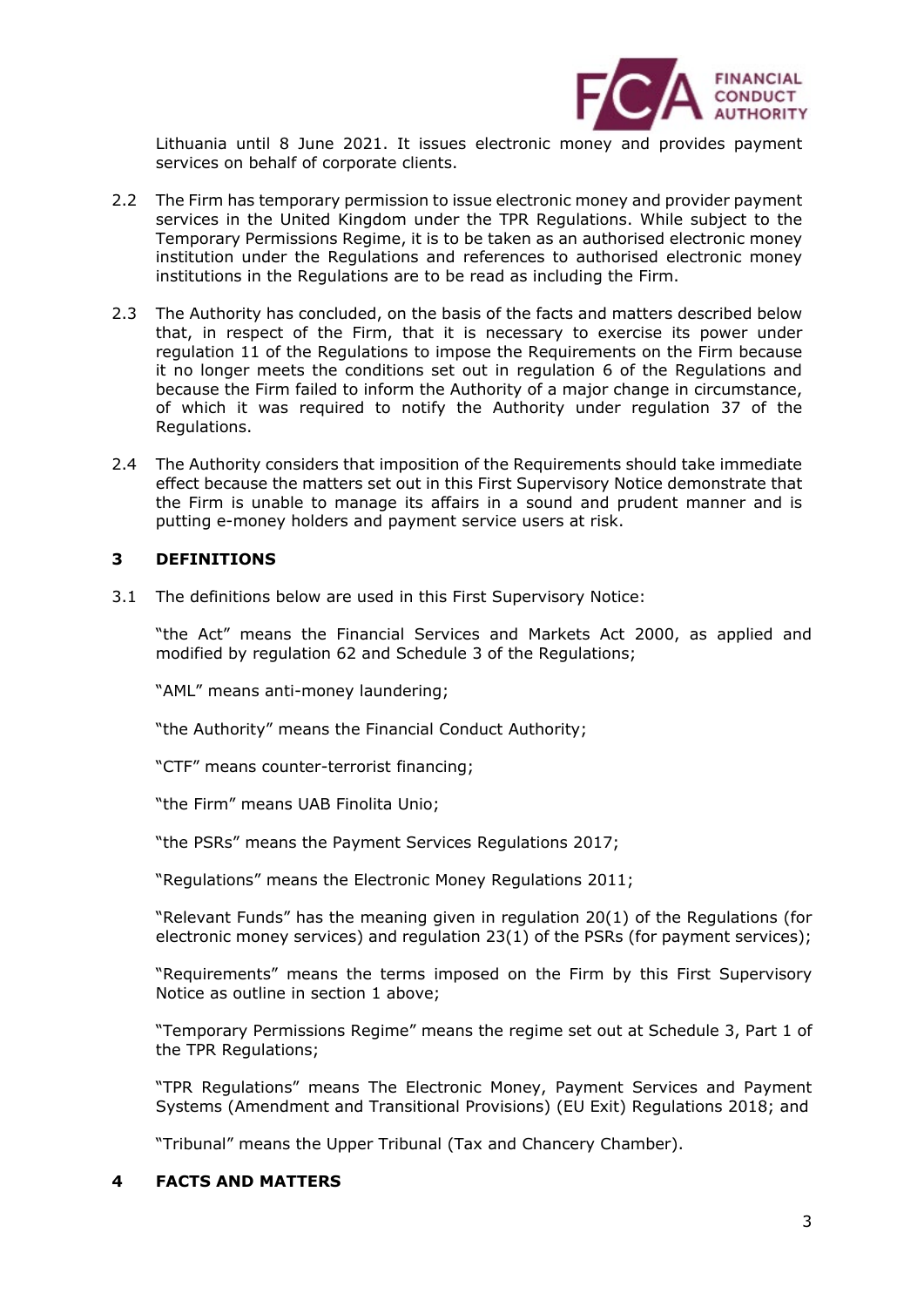

## Background

- Lithuania. Until 8 June 2021 the Firm had an e-money institution licence, which was issued by the Bank of Lithuania, the Lithuanian central bank and financial services regulator. It is a subsidiary of Senjo Group Pte. Ltd., a Singaporean company. 4.1 The Firm is an authorised electronic money institution that is based in Vilnius,
- 4.2 The Firm previously provided e-money and payment services to customers in the United Kingdom pursuant to passporting arrangements. It currently provides Regime. This regime applied from 11pm on 31 December 2020, as a result of the end of the transitional period that followed the United Kingdom's withdrawal from services to customers in the United Kingdom under the Temporary Permissions the European Union.

## Failings and risks identified

# **Anti-Money Laundering and Counter-Terrorist Financing**

- 4.3 On 8 June 2021 the Bank of Lithuania announced that it had revoked the Firm's licence, as a result of severe infringement of anti-money laundering ("AML") and counter-terrorist financing ("CTF") requirements. This followed an investigation that the Bank of Lithuania started in autumn 2020. The Bank of Lithuania found that customers, acted with negligence when establishing and checking [the] identity of its customers and beneficial owners, failed to identify the nature of activities of legal entities, improperly monitored business relationships and operations of customers international financial sanctions and enforcement measures. It also inadequately monitored the operations performed by the persons related to the company and did not analyse the grounds and objectives of large transactions made by these "[the Firm] failed to assess money laundering and terrorist financing risks of its and failed to comply with the requirements related to the implementation of persons."
- Authority sought information about the Firm's AML and CTF controls. The Authority issued an information requirement to the Firm under section 165 of the Act on 3 June 2021. This required the Firm, by 8 June 2021, to tell the Authority the current number of UK customers and current safeguarded balance for UK customers and to provide information about its AML and CTF processes and procedures. The Firm failed to comply with this requirement by 8 June 2021 and did not respond until 9 June 2021. 4.4 In addition to this, prior to the announcement by the Bank of Lithuania, the

## **Relations with the FCA**

 4.5 The Firm failed to inform the FCA of the investigation by the Bank of Lithuania into its AML and CTF systems and controls. It also failed to inform the Authority of the departure of its Chief Compliance and Risk Officer.

## **Customers and customer assets**

 4.6 Following the announcement by the Bank of Lithuania, on 8 June 2021 the Firm Authority contacted the Firm and asked it again to provide to the Authority with the current number of UK customers and current safeguarded balance for UK contacted the Authority to inform it of the Bank of Lithuania's findings. The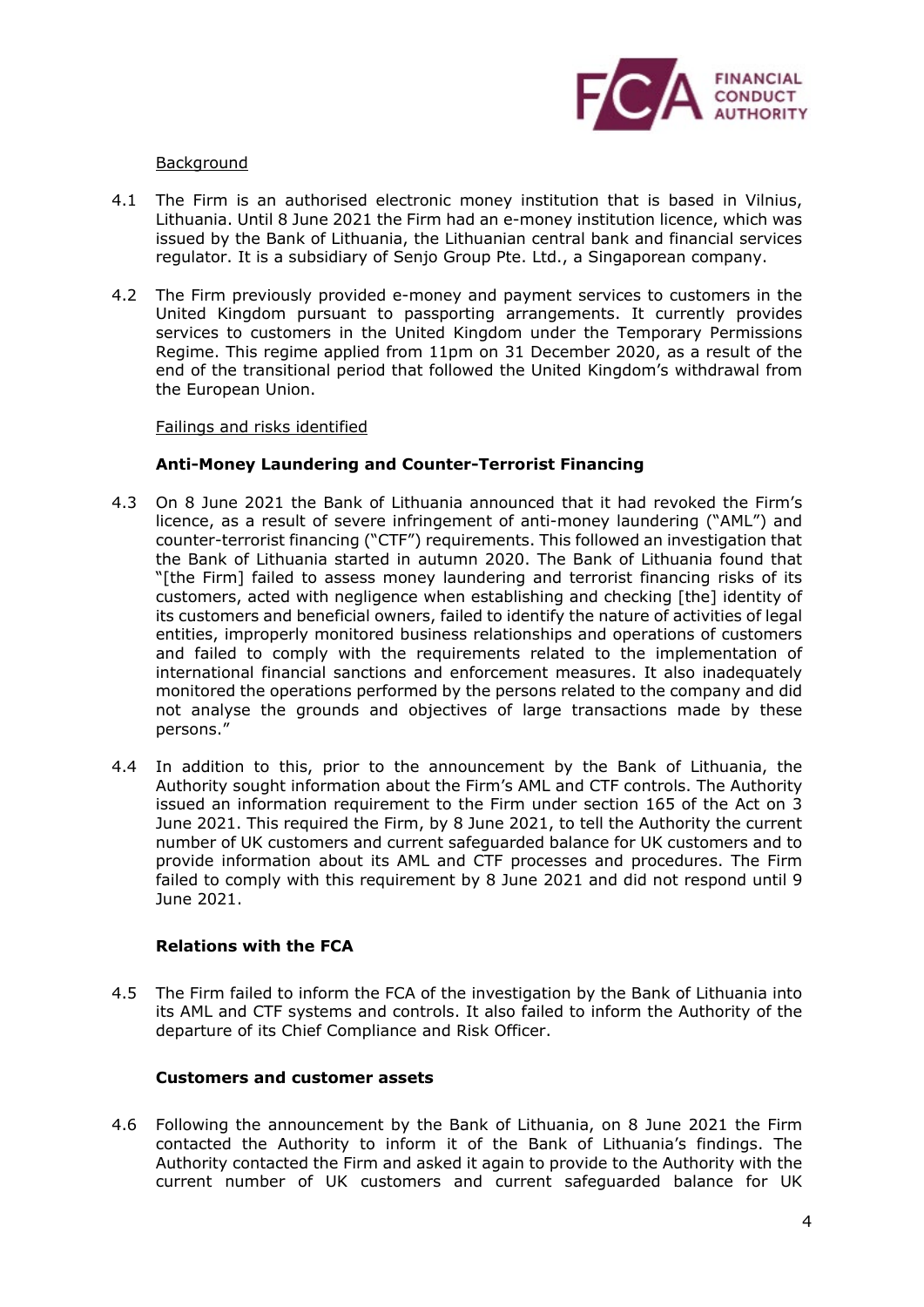

 customers. The Firm informed the Authority that it could not immediately provide this information. It asked for an extension of time to provide this information until 11 June 2021 and subsequently provided the information on 9 June 2021, following further intervention by the Authority.

# **5 CONCLUSION**

 5.1 The regulatory provisions relevant to this First Supervisory Notice are set out in the Annex.

## Analysis of failings and risks

- 5.2 As a result of the above, the Authority considers that the Firm has failed to operate adequate AML and CTF systems and controls. The Authority also considers that the Firm does not have adequate systems to enable it to identify the number of UK customers and the safeguarded balances for UK customers. Therefore, the Authority considers that the Firm has breached the following:
	- • Regulation 6(5)(a) of the Regulations, in that the firm does not have effective procedures to identify and control the money laundering and terrorist financing risks to which it is exposed;
	- • Regulation 6(5)(c) of the Regulations, in that the firm does not have sound administrative and accounting procedures to enable it to comply with information requirements or readily to identify the number of UK customers and those customers' safeguarded balances;
	- conclusions reached by the Bank of Lithuania following its investigation - the directors and persons responsible for the management of its e- money and payment services are not of good repute; and • Regulation 6(6)(b) of the Regulations, in that – as a result of the
	- • Regulation 37 of the Regulations, in that the Firm failed to inform the Authority without undue delay of the investigation by the Bank of Lithuania.
- 5.3 The Authority also considers that the Firm has breached the following of the Authority's Principles for Businesses:
	- • Principle 2 of the Authority's Principles for Businesses (Skill, care and diligence), in that the firm does not have sound administrative and accounting procedures to enable it to comply with information requirements or readily to identify the number of UK customers and those customers' safeguarded balances;
	- • Principle 3 of the Authority's Principles for Businesses (Management and control), in that the firm does not have effective procedures to identify and control the money laundering and terrorist financing risks to which it is exposed;
	- • Principle 11 of the Authority's Principles for Businesses (Relations with regulators), in that the Firm failed to inform the Authority without undue delay of the investigation by the Bank of Lithuania.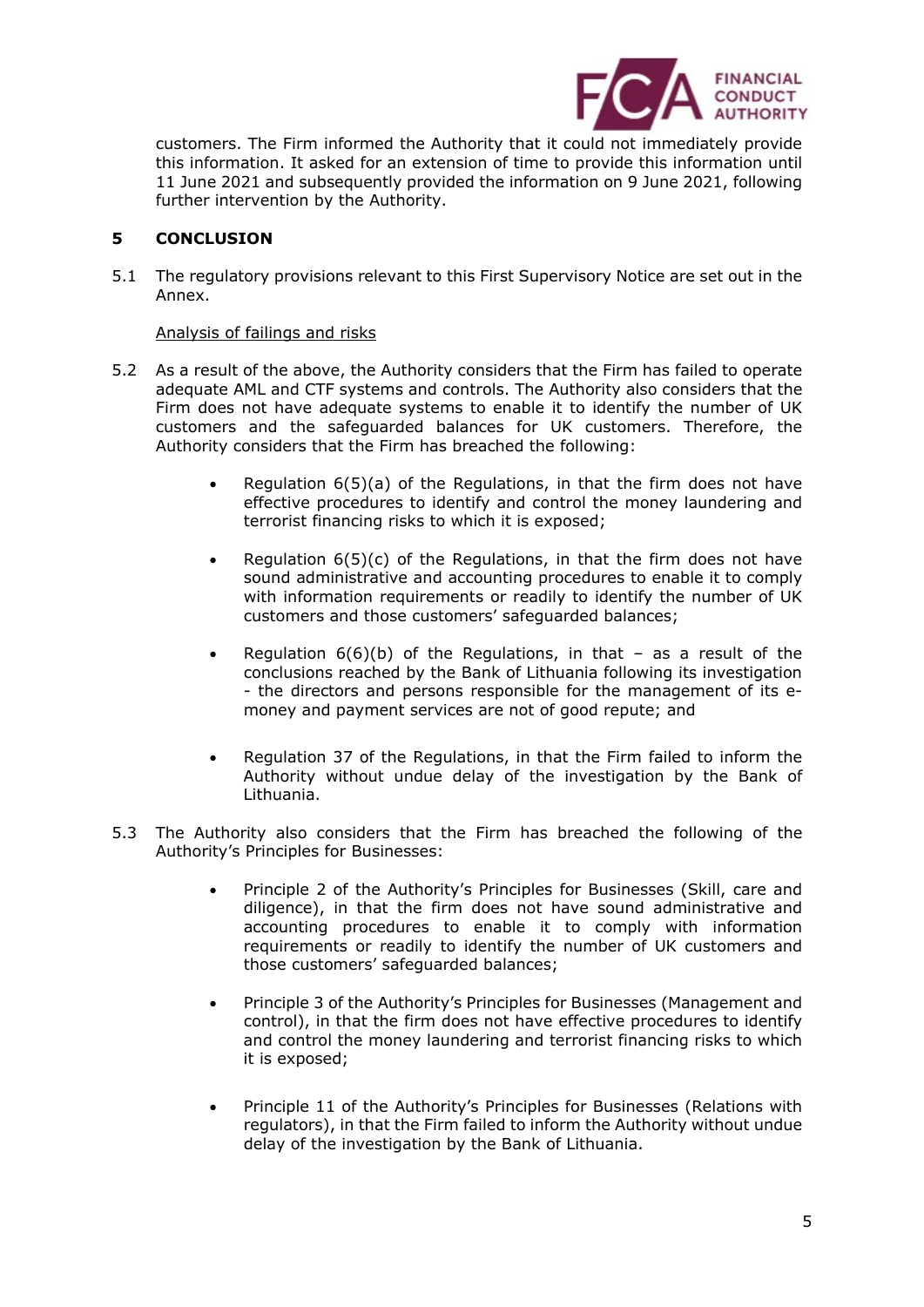

- necessary to exercise its own-initiative power under regulation 11 of the Regulations by imposing the Requirements to stop the Firm conducting regulated activities because the Firm no longer meets the conditions of authorisation as set out in this First Supervisory Notice. In addition, we consider it necessary to take this action in order to ensure the stability of and trust in payment systems and to protect the interests of money holders and payment service users. 5.4 The Authority has concluded, in light of the matters set out above, that it is
- 5.5 The Authority considers that the Requirements are a proportionate and appropriate means to address the current and immediate risks, and are desirable in order to advance the Authority's operational objective of consumer protection.

#### Timing and duration of the Requirements

- 5.6 It is necessary to impose the Requirements on an urgent basis given the seriousness of the risks and the need to protect consumers.
- 5.7 The Authority considers that it is necessary for the Requirements to remain in place indefinitely.

## **6 PROCEDURAL MATTERS**

 6.1 This First Supervisory Notice is given under regulation 11(6) of the Regulations and in accordance with regulation 11(7) of the Regulations.

#### Decision-maker

- 6.2 The decision which gave rise to the obligation to give this First Supervisory Notice was made by David Geale. David Geale is a Director in the Retail Banking and Payments Division. This First Supervisory Notice is issued in accordance with the reasons set out above the Authority considers this to be an exceptionally urgent case. Authority's Urgent supervisory notice cases procedure (DEPP 3.4.3G). For the
- case.<br>6.3 The following statutory rights are important.

#### Representations

 6.4 The Firm has the right to make written and oral representations to the Authority (whether or not it refers this matter to the Tribunal). The deadline for providing written representations and/or notifying the Authority that the Firm wishes to make oral representations is 24 June 2021 or such later date as may be permitted by the Authority. The address for doing so is:

 The Financial Conduct Authority Email: <u>paul.ullah@fca.org.uk</u><br>The Tribunal Paul Ullah 12 Endeavour Square London E20 1JN

 6.5 The Firm has the right to refer the matter to which this First Supervisory Notice relates to the Tribunal. The Tax and Chancery Chamber is the part of the Tribunal which, amongst other things, hears references arising from decisions of the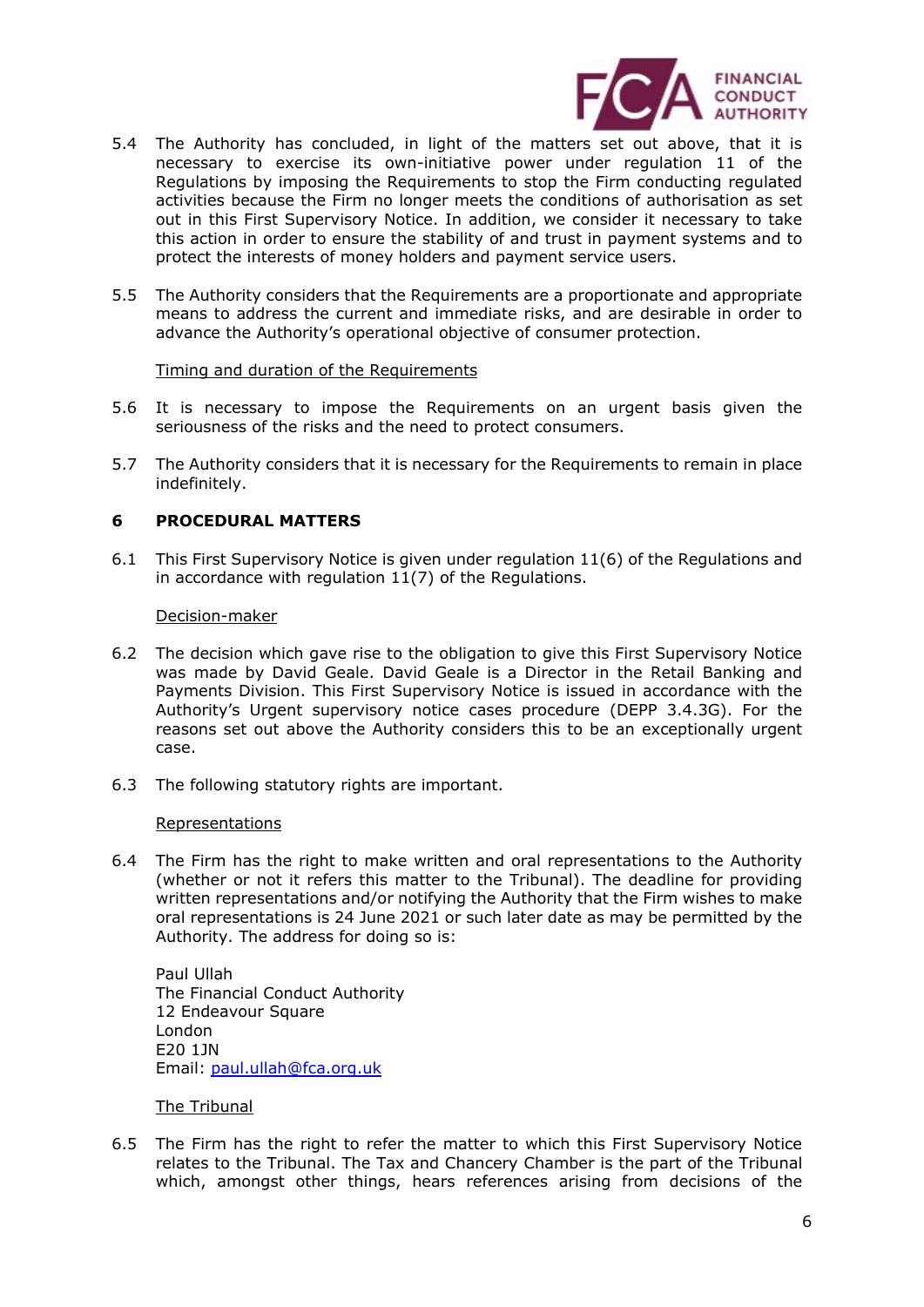

 Authority. Under paragraph 2(2) of Schedule 3 of the Tribunal Procedure (Upper Tribunal) Rules 2008, the Firm has 28 days from the date on which this First Supervisory Notice is given to it to refer the matter to the Tribunal.

- 6.6 A reference to the Tribunal can be made by way of a reference notice (Form FTC3) signed by or on behalf of the Firm and filed with a copy of this First Supervisory Notice. The Tribunal's contact details are: The Upper Tribunal, Tax and Chancery Chamber, 5th Floor, Rolls Building, Fetter Lane, London EC4A 1NL (telephone: 020 7612 9730; email: [uttc@hmcts.gsi.gov.uk\)](mailto:uttc@hmcts.gsi.gov.uk).
- 6.7 Further information on the Tribunal, including guidance and the relevant forms to complete, can be found on the HM Courts and Tribunal Service website: <http://www.justice.gov.uk/froms/hmcts/tax-and-chancery-upper-tribunal>
- 6.8 The Firm should note that a copy of the reference notice (Form FTC3) must also be sent to the Authority at the same time as a reference is filed with the Tribunal. A copy of the reference notice should be sent to [Supervisor] at the Financial Conduct Authority, 12 Endeavour Square, London, E20 1JN.

#### Confidentiality and publicity

- 6.9 The Firm should note that this First Supervisory Notice may contain confidential information and should not be disclosed to a third party (except for the purpose of obtaining legal advice on its contents).
- 6.10 The Firm should note that section 391(5) of the Act requires the Authority, when matter to which the notice relates as it considers appropriate. this First Supervisory Notice takes effect, to publish such information about the

#### Authority contact

 6.11 For more information concerning this matter generally, contact Paul Ullah at the Authority (<u>paul.ullah@fca.org.uk</u>; (020) 7066 5104).

 **Director, Retail Banking and Payments Division David Geale**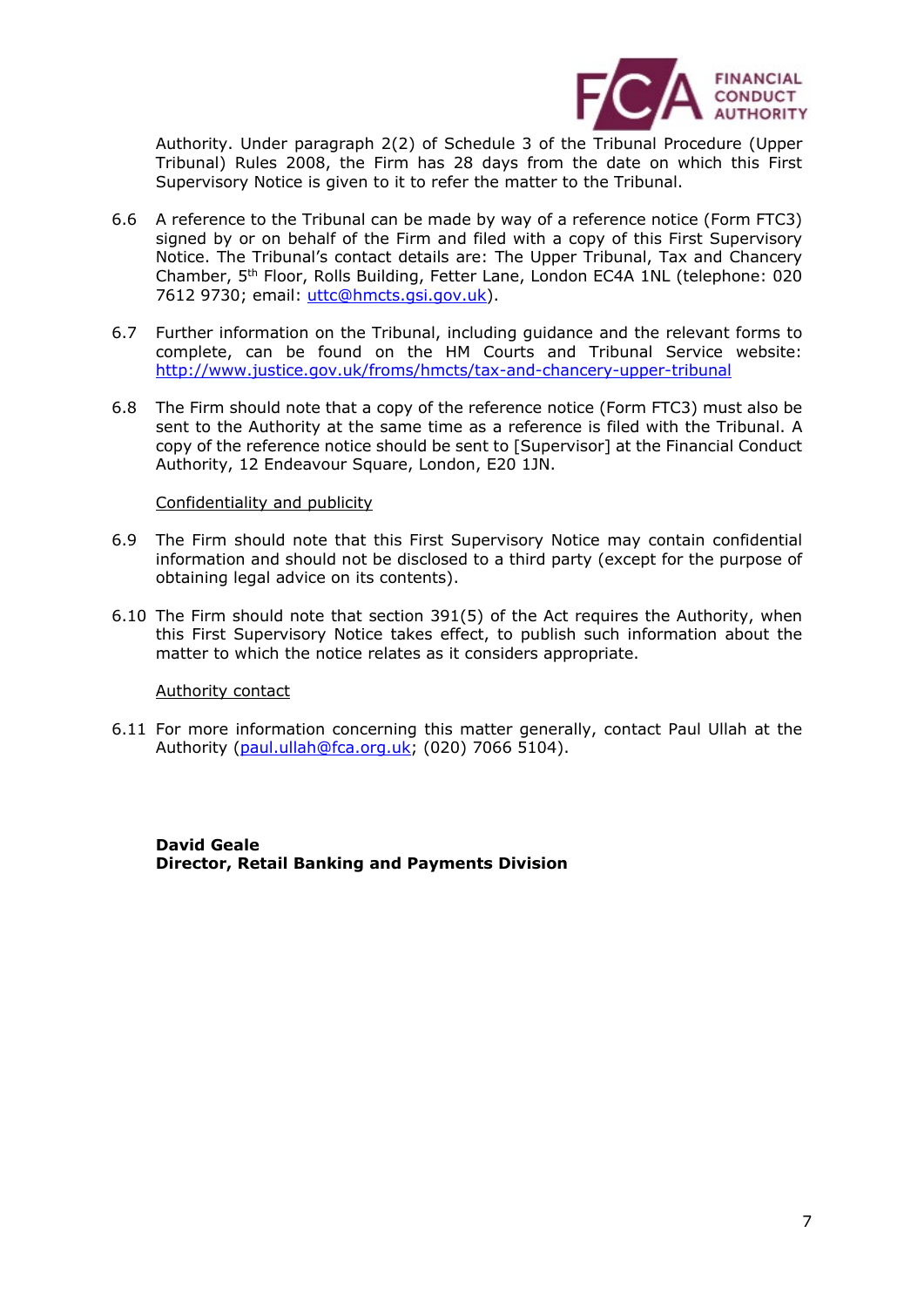

# **Annex**

# **RELEVANT STATUTORY PROVISIONS**

- 1. Regulation 7(1) of the Regulations provides that the Authority may include in the authorisation of an authorised electronic money institution such requirements as it considers appropriate. Regulation 7(2) of the Regulations provides that a requirement may, in particular, be imposed so as to require the person concerned to take a specified action or to refrain from taking a specified action.
- 2. Regulation 8 of the Regulations provides that the Authority may, on the application of an authorised electronic money institution, vary that person's authorisation by, among other things, imposing a requirement such as may, under regulation 7 of the Regulations, be imposed in an authorisation.
- regulation 8 if it appears to the Authority that the variation is desirable in order to protect the interests of consumers. 3. Regulation 11(1) of the Regulations provides that the Authority may vary the authorisation of an electronic money institution in any of the ways mentioned in
- 4. Regulation 11(2) of the Regulations provides that a variation takes effect immediately if the notice given under regulation 11(6) states that this is the case. Regulation 11(3) of the Regulations provides that a variation may be expressed to take effect immediately only if the Authority, having regard to the ground on which it is exercising the power under paragraph 11(1), reasonably considers that it is necessary for the variation to take effect immediately.
- 5. Regulation 11(6) of the Regulations provides that, where the Authority proposes to vary a person's authorisation, it must give the person notice.
- 6. Section 391 of the Act, as applied in modified form by paragraph 8 of schedule 3 to the Regulations, provides that when a supervisory notice takes effect, the Authority considers appropriate. However, the Authority may not publish information if, in its opinion, publication of the information would be unfair to the person with respect to whom the action was taken or proposed to be taken or prejudicial to the interests of consumers. must publish such information about the matter to which the notice relates as it
- consumers. 7. Under paragraph 2 of Schedule 3 of the TPR Regulations, the Firm is to be taken to be an authorised electronic money institution whose authorisation under Regulation 9 of the Regulations relates to the services it was entitled to provide in the UK in the exercise of a passport right as an EEA authorised electronic money institution. As such, references in the Regulations (subject to exclusions in paragraph 7 of Schedule 3 of the TPR Regulations), including under those provisions above, are to be read as including the Firm.

## **RELEVANT REGULATORY PROVISIONS**

## Principles for Businesses

 8. Principle 2 of the Authority's Principles for Businesses states that a firm must conduct its business with due skill, care and diligence.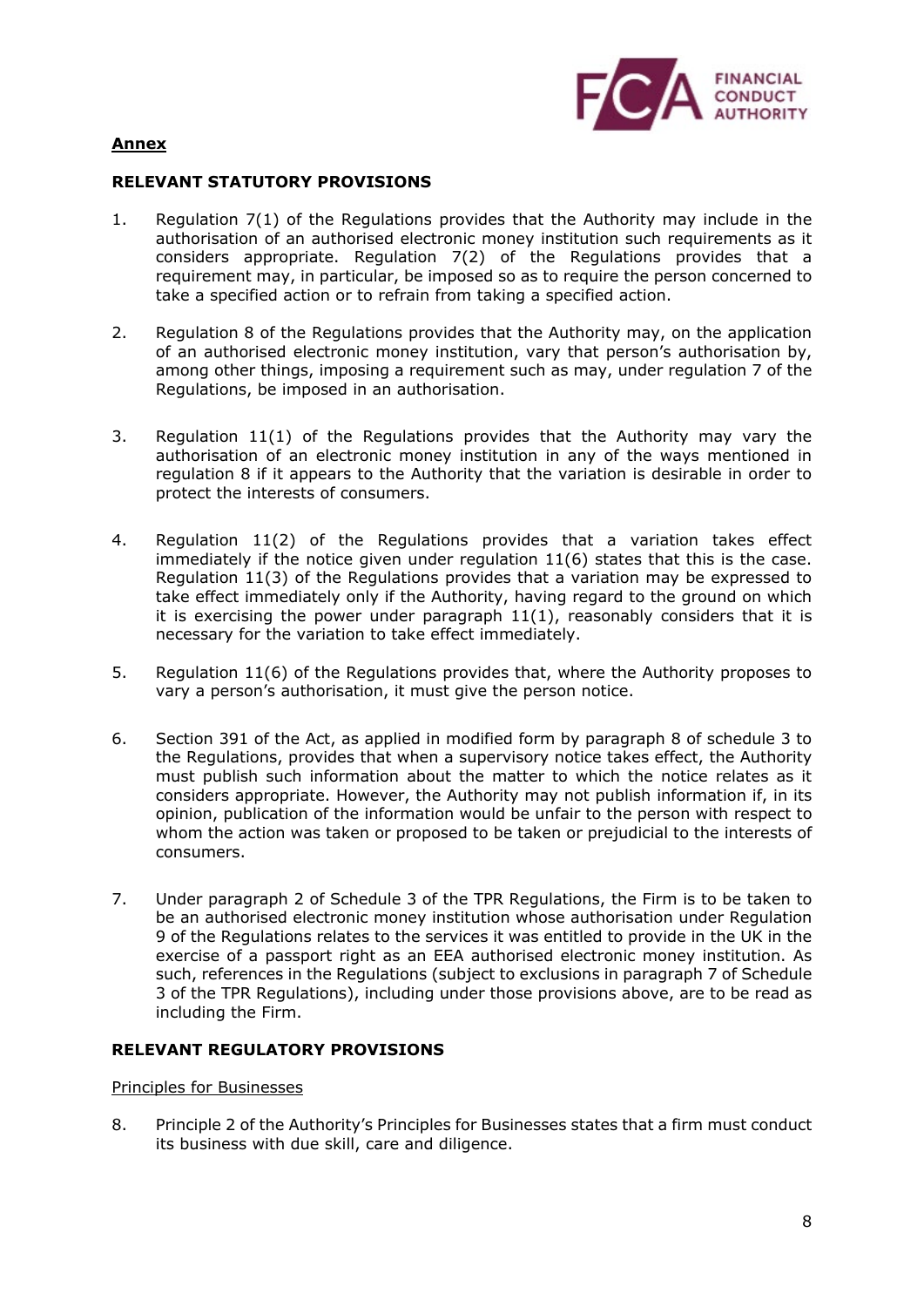

- 9. Principle 3 of the Authority's Principles for Businesses states that a firm must take reasonable care to organise and control its affairs responsibly and effectively, with adequate risk management systems.
- 10. Principle 11 of the Authority's Principles for Businesses states that a firm must deal with its regulators in an open and cooperative way, and must disclose to the [FCA](https://www.handbook.fca.org.uk/handbook/glossary/G2974.html) appropriately anything relating to the [firm](https://www.handbook.fca.org.uk/handbook/glossary/G430.html) of which that regulator would reasonably expect notice.

#### Decision Procedure and Penalties Manual (DEPP)

 11. DEPP 3.4.3G states that, In an exceptionally urgent case the decision to give a [supervisory notice](https://www.handbook.fca.org.uk/handbook/glossary/G1148.html) may be taken by a member of the [FCA's](https://www.handbook.fca.org.uk/handbook/glossary/G2974.html) executive of at least director of division level if FCA staff consider that the action should be taken before a recommendation to the Chairman or a Deputy Chairman of the RDC can be made and an urgent decision on the proposed action is necessary to protect the interests of consumers.

#### The Enforcement Guide

- 12. The Authority's approach in relation to its enforcement powers is set out in Chapter 8 of the Enforcement Guide (EG), certain provisions of which are summarised below.
- 13. EG 19.23 outlines the Authority's approach to enforcing the provisions of the Regulations. EG 19.23.4 provides that the Regulations, for the most part, mirror the Authority's investigative, sanctioning and regulatory powers under the Act and that the Authority has decided to adopt procedures and policies in relation to the use of those powers akin to those it has under the Act.
- 14. The Authority considers that the powers under regulation 11(1) of the Regulations are similar to those under sections 55L of the Act and that the provisions of EG 8: "Variation and cancellation of permission and imposition of requirements on the FCA's own initiative and intervention against incoming firms" are applicable.
- 15. EG 8.2.1 states that the Authority will have regard to its statutory objectives and the range of regulatory tools that are available to it, when it considers how it should deal with a concern about a firm. It will also have regard to the responsibilities of a firm's management to deal with concerns about the firm or about way its business is being or has been run and the principle that a restriction imposed on a firm should be proportionate to the objectives the Authority is seeking to achieve (EG 8.2.1(2)).
- 16. EG 8.2.3 states that in the course of its supervision and monitoring of a firm or as part of an enforcement action, the Authority may make it clear that it expects the firm to take certain steps to meet regulatory requirements. In the vast majority of cases the Authority will seek to agree with a firm those steps the firm must take to address the Authority's concerns. However, where the Authority considers it appropriate to do so, it will exercise its formal powers under section 55L of the Act to impose a requirement to ensure such requirements are met. This may include where, amongst other factors, the Authority has serious concerns about a firm, or about the way its business is being or has been conducted (EG 8.2.3(1)), or is serious (EG 8.2.3(2)). concerned that the consequences of a firm not taking the desired steps may be
- 17. EG 8.3.1 states that the Authority may impose a requirement so that it takes effect immediately or on a specified date if it reasonably considers it necessary for the